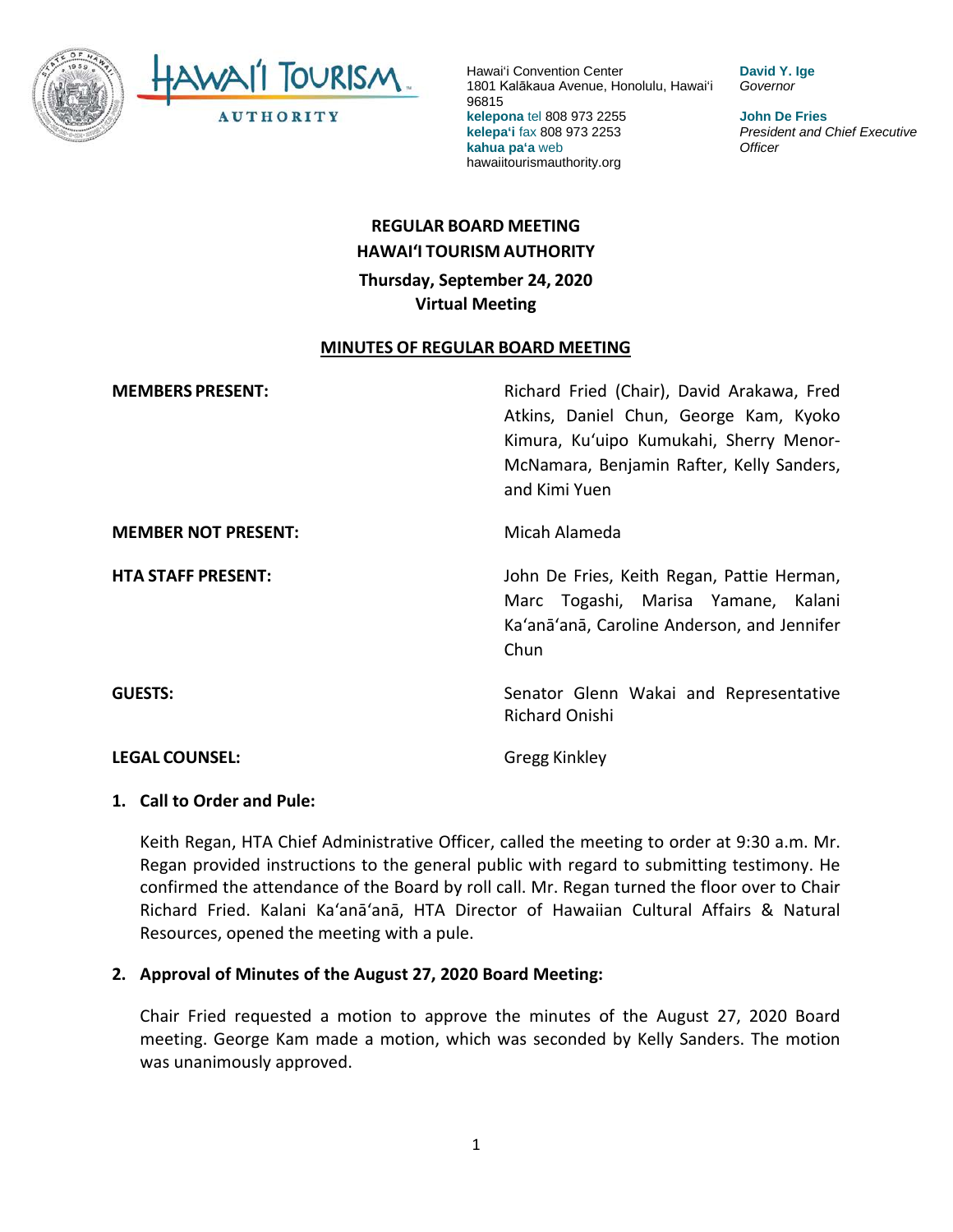

**David Y. Ige** *Governor*

**John De Fries** *President and Chief Executive Officer*

**3. Report of Permitted Interactions at an Informational Meeting or Presentation Not Organized by the Board Under HRS section 92-2.5(c):**

Chair Fried asked whether there were any permitted interactions to report, and there were none.

**4. Report of the CEO Relating to Staff's Implementation of HTA's Programs During August 2020:**

Chair Fried recognized John De Fries, HTA President & CEO, and welcomed him to his first Board meeting. Mr. De Fries thanked the Board for the opportunity to lead the organization and said the first nine days have been exciting and a steep learning curve. He noted that he has had a number of meetings with elected officials and the PGA. Mr. De Fries commended the staff for their hard work and for welcoming him into the organization.

Mr. De Fries recognized Mr. Regan, who prepared the report for this month's meeting. Mr. Regan commended the HTA team for their hard work. He reported that many team members continue to work remotely, and team leaders are managing work flow and productivity. The program managers continue to push forward with continuing programs and newly approved programs. Mr. Regan highlighted that the Nā Ala Hele Program has been moving forward and the Mānoa Falls Trail improvements have been completed. He reported that the 'Iolani Palace repair project has been moving along and a significant number of improvements have been made. He noted that the bees embedded in the walls of the palace have been removed. He added that the rehabilitation of the coronation stand was also a part of the palace repairs.

Mr. Regan reported that the destination management action plans have been moving along very well. He commended Caroline Anderson, HTA Director of Community Enrichment, and thanked the Board members for their involvement. He noted that the Kauai, Maui, Moloka'i, and Lāna'i steering committees have already met, and the project will have incredible results.

Mr. Regan said Pattie Herman, HTA Vice President of Marketing & Product Development, and her marketing team have been doing an outstanding job in preparing for the restart of the visitor industry on October 15th. He noted that HVCB and HTJ have been doing excellent work with their recovery marketing campaigns.

Mr. Regan reported that Marisa Yamane, HTA Director of Communications & Public Relations, and her communications team have been disseminating information to the visitor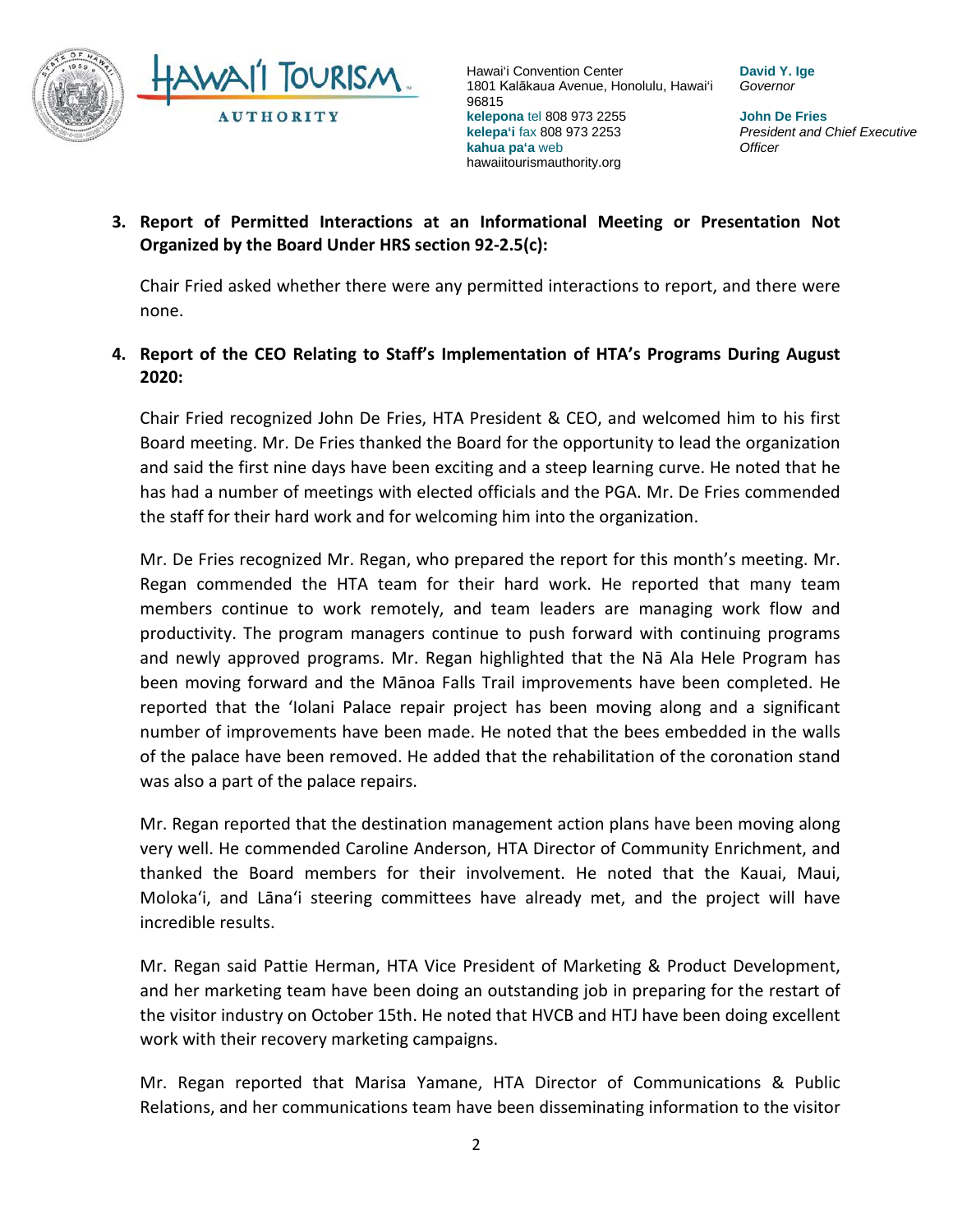

**David Y. Ige** *Governor*

**John De Fries** *President and Chief Executive Officer*

industry. He noted that Ariana Kwan, HTA Administrative Assistant, and Ms. Yamane redesigned and redeveloped the HTA website and improved the COVID-19 information page in a nicely packaged and intuitive format. He added that HTA saved money by doing the redesign in-house, and the template can be used for other purposes on the website.

Mr. Regan commended Jennifer Chun, HTA Director of Tourism Research, and her team for timely publishing reports. He then commended Marc Togashi, HTA Vice President of Finance, and his team. He thanked Chair Fried and the Board for bringing Mr. De Fries into the organization and noted that there is a palpable sense of excitement, optimism, and energy.

Chair Fried invited the public to provide testimony, and there was none.

#### **5. Discussion and Action to Establish a Surfing and Canoe Paddling Advisory Committee:**

Chair Fried recognized Mr. Ka'anā'anā to provide an update on the establishment of a Surfing and Canoe Paddling Advisory Group. Mr. Ka'anā'anā said the committee needs to leverage new technologies, platforms, and organizations to promote surfing and canoe paddling. He noted that the Kahua (foundation) of the committee's work will be environment, culture, community, education, safety, and infrastructure. He added that the committee is in alignment with the 5-Year Strategic plan and HTA's Four Pillars. Mr. Ka'anā'anā explained that the committee's work will promote human and environmental health, celebrate Hawai'i's connection to the sports and the ocean, develop the ability to be an environmentally-aligned economic driver, create development opportunities for established and related industries, emphasize social and economic benefits, make recommendations of support for related initiatives, projects, programs and contracts, and raise public awareness for historical and cultural significance.

Mr. Ka'anā'anā recognized the budgetary limitations and said the committee will leverage partnerships that do not cost money like with Mālama Pono. He added that the committee would work with the USA Surf Team, work to showcase the history of the sports in a museum setting, and support volunteer groups that clean beaches. He noted that activities and sports are statistically the number one reason why avid travelers visit Hawai'i, and Hawai'i visitors are more than twice as likely to engage in water sports.

Gregg Kinkley asked if the advisory committee will be a standing committee or a permitted interaction group. Mr. Ka'anā'anā responded that it would be neither, but rather a community-generated advisory group. Mr. Kinkley replied that if that is the case, then the Board does not have the statutory authority to create an outside advisory committee. He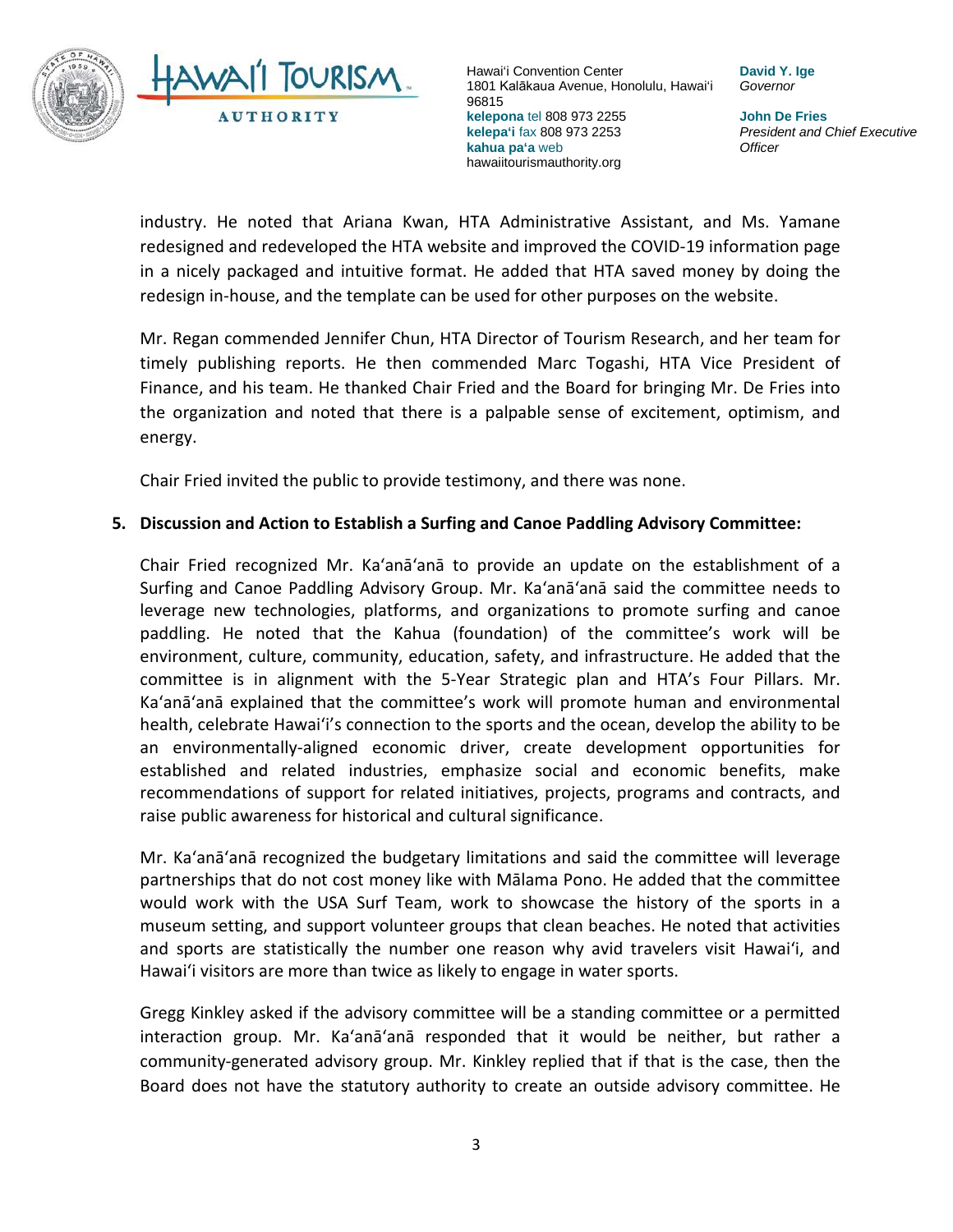

**David Y. Ige** *Governor*

**John De Fries** *President and Chief Executive Officer*

noted that in this circumstance, it would be within the Board's authority to nominate a member of the Board to sit on the committee. Chair Fried said Mr. Ka'anā'anā and Mr. Kam should be a part of the committee regardless of how it is denominated.

David Arakawa asked Mr. Kinkley for his recommendation for establishing the advisory committee. Mr. Kinkley responded that if the advisory committee is construed as being created by HTA, the advisory committee would likely fall under the Sunshine Law. Mr. Ka'anā'anā replied that this advisory committee would be like the other advisory committees supported by HTA staff. Mr. Kinkley responded that if the advisory committee is a HTA staff matter and someone from the Board is in attendance, there would be no issues with the Sunshine Law. He noted that HTA staff members are free to convene meetings of interested parties to further the purpose of the organization. He added that the Board can nominate a member to participate in the staff-convened meetings.

Mr. Rafter asked Mr. Ka'anā'anā if he is requesting funds for the advisory committee. Mr. Ka'anā'anā responded that the committee members would be volunteering their time and will not be compensated. He added that there would be no cost to convene meetings because the meetings would be virtual.

Representative Richard Onishi asked if the committee would assist with the evaluation of submitted inquiries for projects and funding, or if it would determine what types of projects should be done. He cautioned that generating projects is not HTA's responsibility. Mr. Ka'anā'anā said it would be a little of both. Senator Glenn Wakai responded that it would be like a neighborhood board in that there is no budget and the committee would not strike deals. Rather, the advisory committee would offer ideas for worthwhile projects and be in touch with community sentiment. For example, the committee could decide that there should be a surf museum in Hawai'i. Sen. Wakai said that hopefully either the private sector or Legislature would take that idea, fund it, and make it happen. He noted that the committee will not make things happen, but rather develop ideas to generate momentum to make things happen. Sen. Wakai said the committee would be in a purely advisory capacity.

Rep Onishi said that this activity may not fall within the scope of HTA's responsibilities, and HTA should be careful expending staff resources for the coordination of the committee. He noted that it is a slippery slope to create advisory committees for matters that fall outside of HTA's role. Sen. Wakai responded that the advisory committee falls within the HTA Pillar of Perpetuating Hawaiian Culture. He added that no one else is moving on this issue, and HTA is the perfect organization to take the lead because it is aligned with HTA's responsibilities.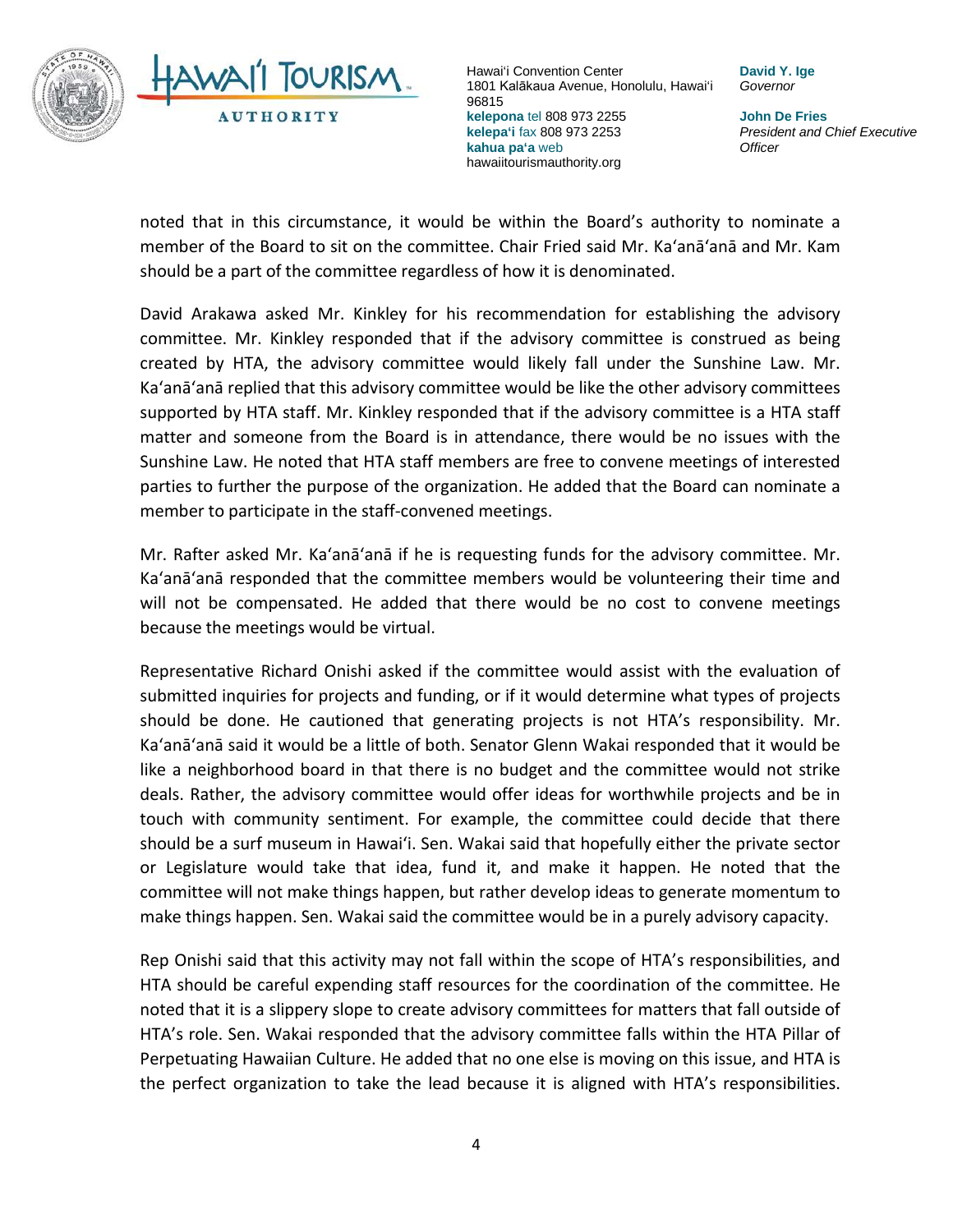

**David Y. Ige** *Governor*

**John De Fries** *President and Chief Executive Officer*

Sen. Wakai added that Mr. Ka'anā'anā is willing to take on this project, and it will not be a huge commitment of time or financial resources.

Mr. De Fries expressed that he believes that the advisory committee falls under each of HTA's Four Pillars, but is mindful of Rep. Onishi's concerns. Chair Fried said it would be good to have a committee of some capacity to deal with these two items that are unique and critical to Hawai'i. He recommended that Mr. Ka'anā'anā come up with a solution by the next regular Board meeting that is amenable to everyone because it makes sense for HTA to take the lead on this.

Mr. Arakawa said he would like the Board to make a motion to support the initiative. He noted that the HTA staff has been working within these staff committees for years. He added that he trusts Mr. De Fries and Mr. Ka'anā'anā to continue working on this initiative. Mr. Arakawa said they can work in conjunction with Mr. Kinkley to ensure that such a committee complies with the relevant statutory requirements and take into consideration the concerns of Sen. Wakai and Rep. Onishi. Mr. Sanders agreed with Mr. Arakawa. Chair Fried said this would be the type of activity to improve resident sentiment. He told Mr. Ka'anā'anā to put a group together and then come back to the Board with a recommendation to either carve out a separate standing committee or keep it as a function of the HTA staff.

Ms. Kumukahi made a motion to support Mr. Ka'anā'anā proceeding with this initiative, which was seconded by Daniel Chun. The motion was unanimously approved

Chair Fried invited the public to provide testimony, and there was none.

# **6. Presentation and Discussion of Current Market Insights and Conditions in Hawai'i and Key Major Hawai'i Tourism Markets, Including the United States, Japan, Canada, Oceania, Other Asia, Europe, and Cruise:**

Chair Fried recognized Ms. Chun to present current market insights and conditions. She reported that a new resident sentiment survey is in the field and will conclude before the election. She explained that it is a phone survey open to any resident over the age of 18. Ms. Chun noted that the Department of Taxation has not updated the July TAT collections, and she will provide an update at the next Board meeting. Ms. Chun did a comparison of hotel occupancy with current room inventory against hotel occupancy with full room inventory. She said that in April, hotel occupancy with current room inventory at the time was 8.9%, whereas hotel occupancy would be 4.9% with full room inventory. In August, hotel occupancy with current room inventory was 21.7%, whereas hotel occupancy would be 12.2% with full inventory. She noted that this trend applied to all islands.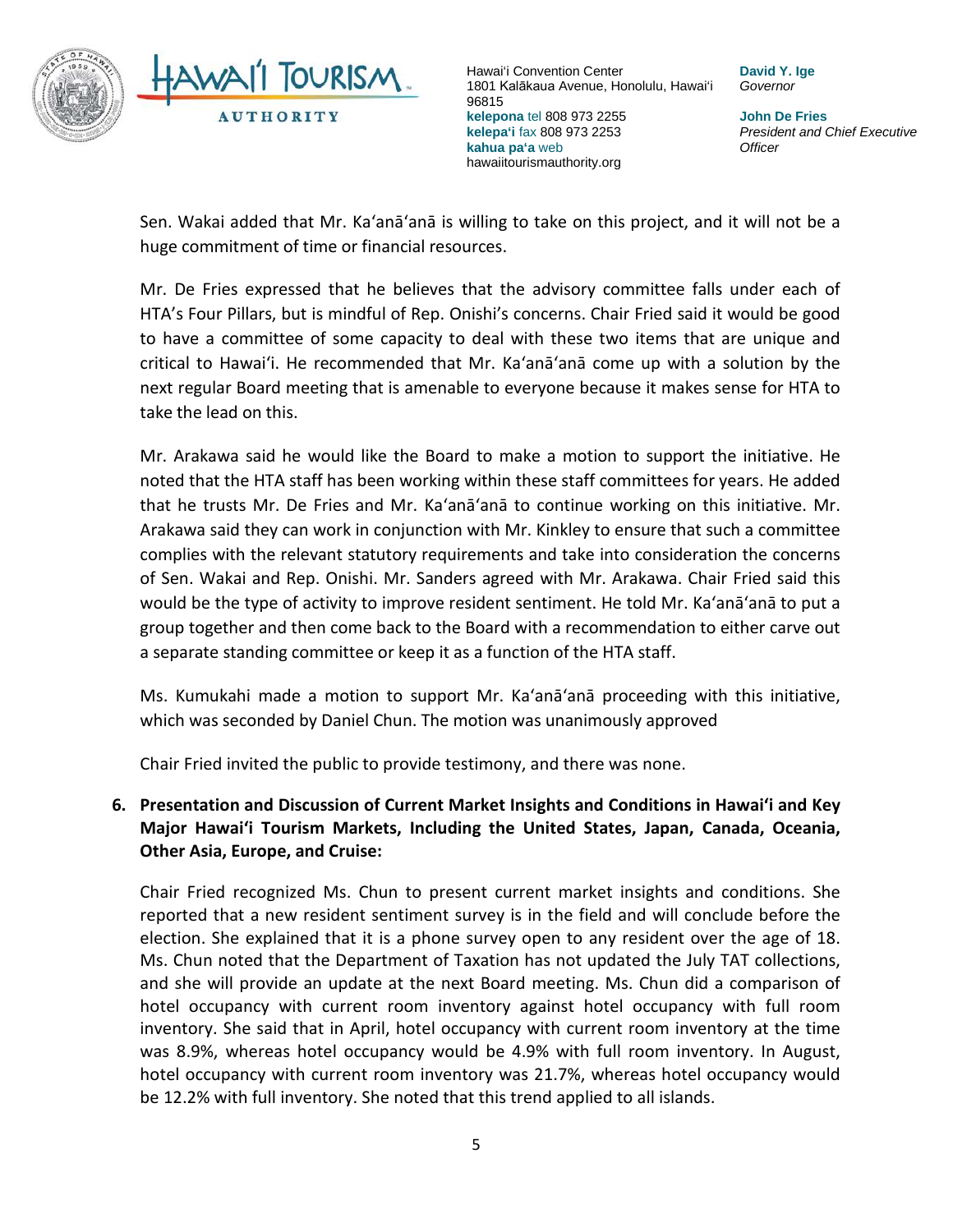

**David Y. Ige** *Governor*

**John De Fries** *President and Chief Executive Officer*

Chair Fried invited the public to provide testimony, and there was none.

#### **7. Presentation, Discussion and Action on HTA's Financial Reports for August 2020:**

Chair Fried recognized Mr. Regan to present the financial reports. Mr. Regan reported that this is the second month of the current fiscal year, and HTA has received no TAT. He said expenditures are low. He explained that encumbrances are not a cash-out, but rather a hold to support a contract or anticipated payment. Mr. Regan noted that there were \$4.1 million for different contracts encumbered in August. He added that year-to-date there are \$10.7 million in encumbrances for the fiscal year. He said there is \$41.8 million in total encumbrances, which include encumbrances from prior fiscal years. Mr. Regan noted that \$14.7 million is in the process of being disencumbered. He said there is an additional \$3.9 million in available funds. He recommended keeping the funds unallocated and in reserve in the event HTA does not receive CARES Act reimbursement or Governor David Ige does not release the \$5 million in emergency funds.

Chair Fried requested a motion to approve the financial reports. Mr. Kam made a motion, which was seconded by Ms. Kumukahi. The motion was unanimously approved.

Chair Fried invited the public to provide testimony. Mieko Horikoshi provided testimony. Ms. Horikoshi said she believes that it is a great idea to focus more on mindful tourism. However, she expressed concern that doing so would mean fewer visitors, which will result in less revenue and hurt small businesses. Chair Fried responded that there needs to be a balance to keep COVID-19 in check and ensure that the economy does not die. He added that HTA wants small businesses to survive. Sherry Menor-McNamara explained that small, local businesses are at a critical juncture. She said it would be helpful if HTA's marketing partners actively supported small businesses with specific campaigns. She added that HTA's marketing partners have the opportunity to develop something creative to keep small businesses open. Ms. Horikoshi said a safe reopening is important, but expressed frustration that some residents are not complying with social distancing guidelines. Chair Fried responded that the rules need to be strictly enforced and hopes that everyone understands that.

## **8. Report of the Marketing Standing Committee with the Committee's Recommendations to Support Various Marketing Proposals, for Discussion and Action by the Board:**

Chair Fried recognized Mr. Sanders to make his report of the Marketing Standing Committee meeting. Mr. Sanders reported that it was a productive and informative meeting and thanked HVCB and HTJ for their work and presentations. Mr. Kam said Travelzoo gave a presentation on how they attract higher end travelers. He added that it was a basic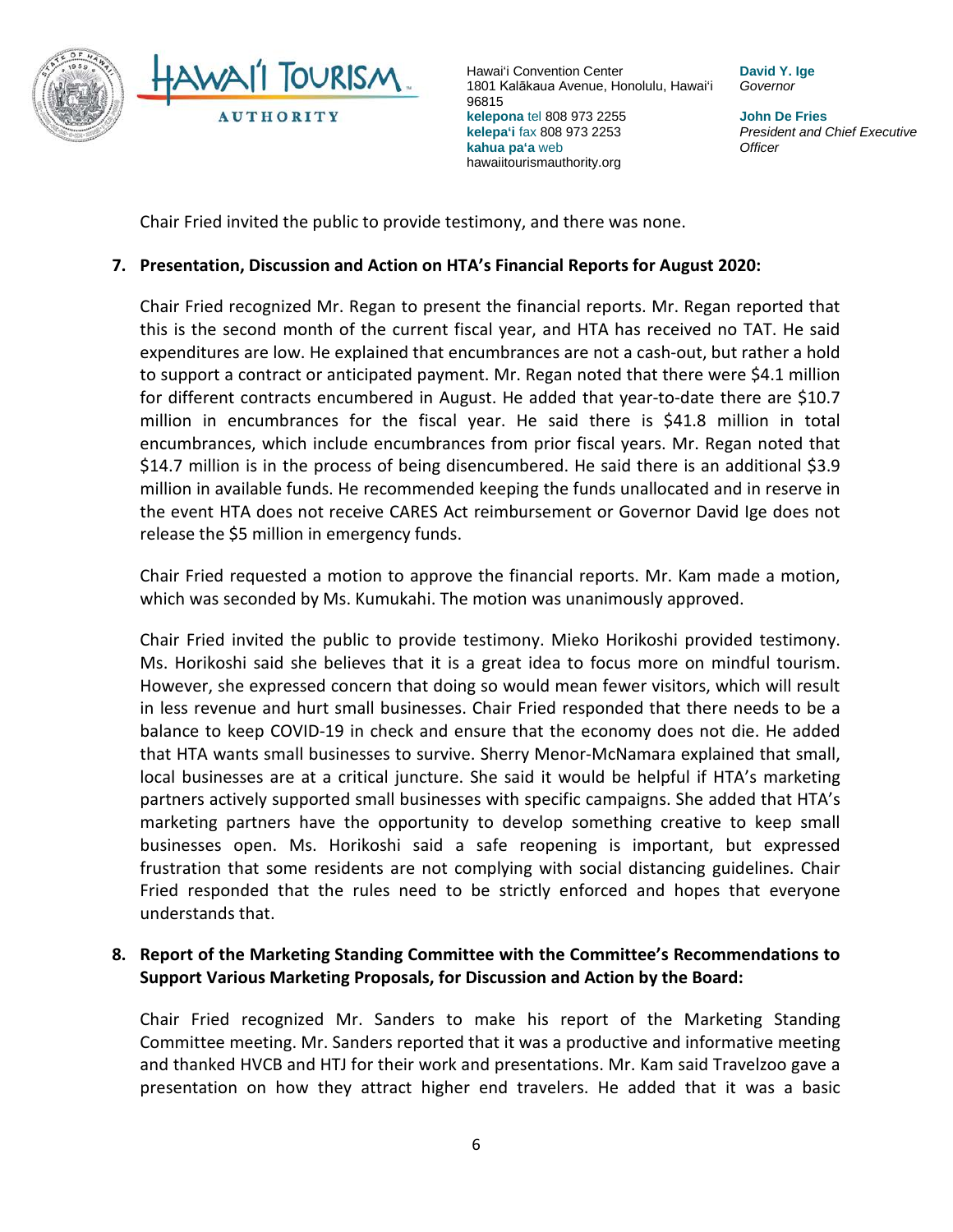

**David Y. Ige** *Governor*

**John De Fries** *President and Chief Executive Officer*

presentation that was well-received. Mr. Kam also expressed appreciation for HVCB's and HTJ's presentations. He added that Ms. Menor-McNamara had great comments about how to support local businesses that are the heart and soul of the community.

Mr. Arakawa asked Chair Fried if it would be appropriate for these presentations to be made to the full Board because the Board members not on the Marketing Committee only hear summaries. Mr. Arakawa suggested that the presenters can come back and do the presentations as a Board agenda item Mr. Sanders said everyone would benefit from receiving the Power Points from each presentation. Chair Fried responded that receiving the Power Point presentations would be a happy medium, and any specific questions can be directed to Ms. Herman.

Chair Fried recognized Mr. De Fries to make closing remarks. Mr. De Fries said he is the beneficiary of a 5-Year Strategic Plan approved by the Board. He noted that the Natural Resources Pillar is benefitting from the economic collapse, but the other pillars are suffering. Mr. De Fries said it is important to find a place to connect as things unravel at a rapid speed and for him it is Waikīkī Beach. He described Waikīkī Beach as a world-class destination and where he grew up. He said the ability to care for Hawai'i is not exclusive to native Hawaiians. All kamaʻāina have the ability to connect with Hawai'i, and Hawai'i is currently under threat.

Mr. De Fries described mālama as an organizing principle for the work at HTA by bringing together disparate parts of the community that normally do not comingle. He described mālama as a sister traditional value to aloha, and the concept of protecting, caring for, and nurturing Hawai'i will be as important as aloha. He added that mālama is embedded in HTA as an institution and in the visitor industry. Mr. De Fries said visitors need to be educated on how to mālama Hawai'i and its residents. He said a new kind of tourism needs to be built around the Hawaiian cultural value of mālama.

Mr. De Fries envisions tourism as a positive force for change. He noted that tourism needs to be the driver of diversification of the economy. He said tourism is not a monolithic institution or singular industry complex, but rather a fragile ecosystem with the immediate community around it that becomes operational as residents come in as staff. He said resort owners need to look at how to build resilience within that ecosystem and within that community. Mr. De Fries said HTA needs to nurture small businesses and support entrepreneurial development training to build capacity that supports the larger ecosystem. He noted that the pandemic has shown that when the supply chain is too reliant, Hawai'i becomes increasingly more vulnerable. Mr. De Fries said Mālama Ku'u Home represents a connection with Hawai'i and the effort to establish a different mindset of how the local community interacts with the visitor industry. He noted that mālama is a call action.